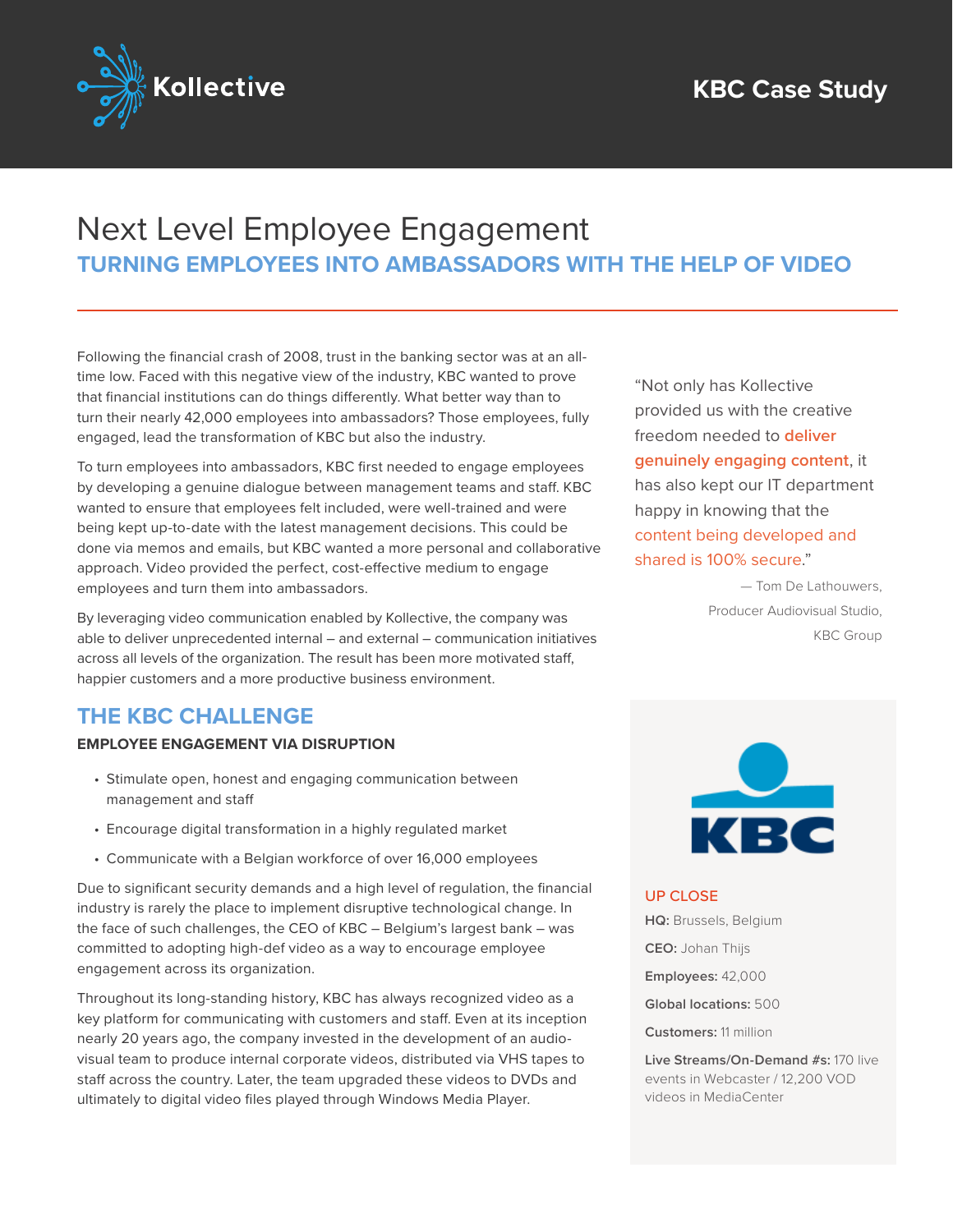#### **COMMUNICATION VIA VIDEO DRIVES BETTER ENGAGEMENT, BUT NOT WITHOUT CHALLENGES**

Having seen the success of these early video experiments, KBC was quick to explore how new video technologies could be used to engage with its 16,000 Belgium-based employees.

KBC's early attempts at delivering mass communication via video were let down by slow network speeds and a lack of supporting infrastructure. In some of the company's earliest efforts, online videos could take as long as two days to fully download in each region. Slowing down the network for a video communication was unacceptable for KBC. They needed to communicate via video without impacting business critical network functions. KBC required a new way to distribute video content to employees, providing secure and high-speed HD streaming, that didn't involve a complete overhaul of the company's IT infrastructure.



## **THE SOLUTION**

#### **VIDEO DRIVES TRANSFORMATION FROM WITHIN**

- Software-defined video distribution network compliant with strict IT policies
- Secure peer-to-peer delivery reducing distribution times from two days to under two minutes
- HD-quality video streamed from any location and on any device

After the IT and AV teams tested Kollective's video delivery platform in 2012, KBC signed on with Kollective at the beginning of 2013. KBC saw a drastic increase in the speed, quality and reliability of video distribution across the organization's Belgian network. This success opened up new opportunities for the audio visual team to develop more frequent and engaging video content.

In the first year with Kollective, 150 video projects were initiated, that figure has since increased to over 400 projects per year, with 75% of content aimed at internal stakeholders and 25% designed for those outside of the business. This content has also been used to help KBC develop active Facebook and YouTube communities, with video proving a key platform for sharing corporate news and marketing collateral.

#### **SECURE VIDEO BECOMES A STANDARD COMMUNICATION MEDIUM**

Following the success of the Kollective partnership, KBC now incorporates video into all aspects of its communications approach, sharing company statements, training videos, webinars, promotional animations, quarterly reports and strategic communications from the board in both live and on-demand video formats.

Despite this rapid growth in video distribution, KBC's partnership with Kollective has ensured that the organization's network is never compromised or placed under unnecessary strain. KBC has been able to guarantee that their software-defined video distribution network complies with the company's strict IT policies and does not compromise it's world-class security protocols.